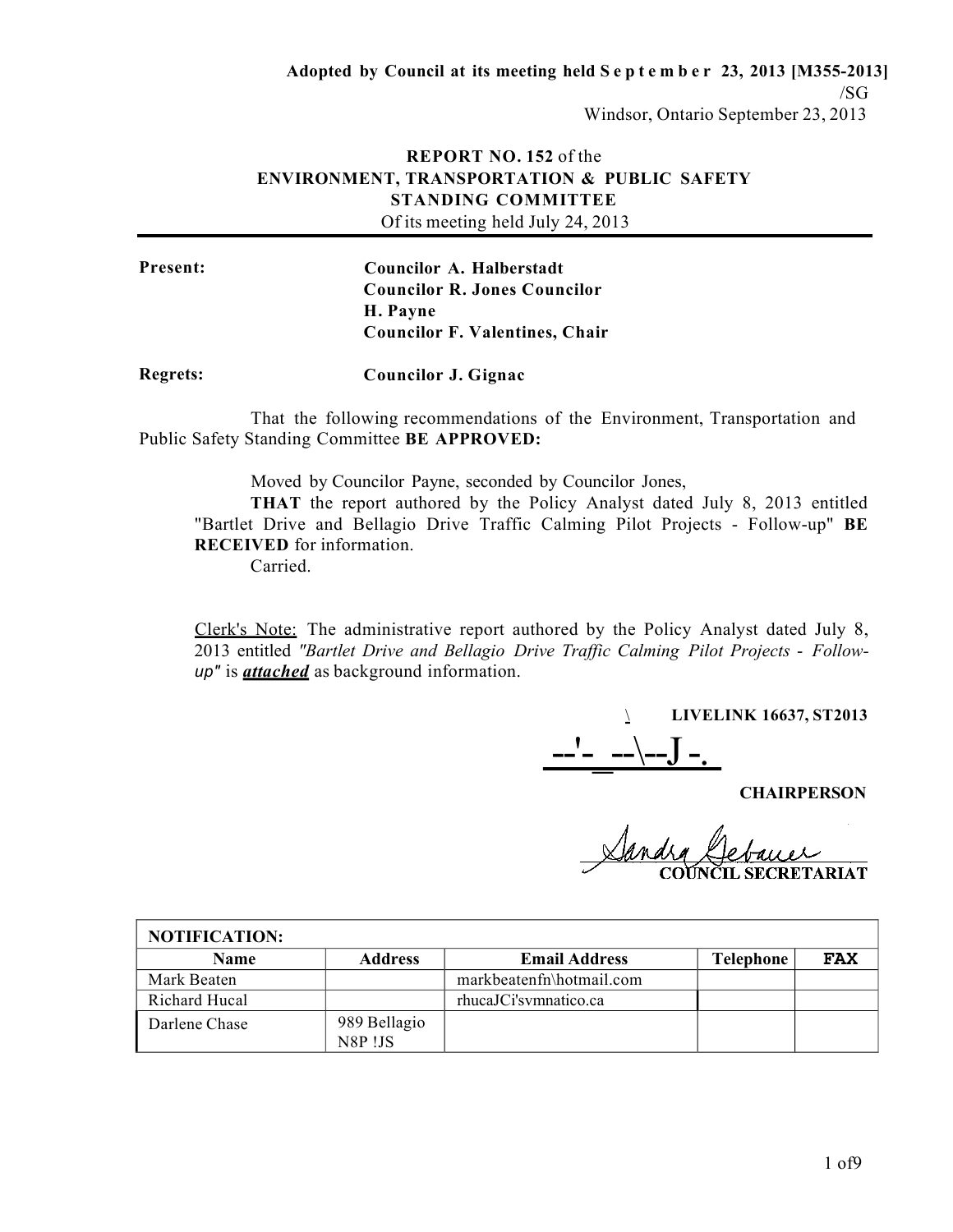$\label{eq:2.1} \frac{1}{2} \int_{0}^{2\pi} \frac{1}{2} \left( \frac{1}{2} \left( \frac{1}{2} \right) \right) \left( \frac{1}{2} \right) \frac{1}{2} \, \frac{1}{2} \left( \frac{1}{2} \right) \, \frac{1}{2} \, \frac{1}{2} \left( \frac{1}{2} \right) \, \frac{1}{2} \, \frac{1}{2} \left( \frac{1}{2} \right) \, \frac{1}{2} \, \frac{1}{2} \left( \frac{1}{2} \right) \, \frac{1}{2} \, \frac{1}{2} \left( \frac{1}{$ 

 $\mathcal{L}^{\text{max}}_{\text{max}}$ 

 $\label{eq:2} \frac{1}{2\pi\mu^2}\sum_{\alpha=1}^{\infty}\frac{1}{\alpha\beta^2}\left(\frac{1}{\alpha\beta^2}\right)^2\frac{1}{\alpha\beta^2}\,.$ 

 $\label{eq:2.1} \frac{1}{\sqrt{2}}\int_{\mathbb{R}^{2}}\left|\frac{d\mathbf{r}}{d\mathbf{r}}\right|^{2}d\mathbf{r}=\frac{1}{2}\int_{\mathbb{R}^{2}}\left|\frac{d\mathbf{r}}{d\mathbf{r}}\right|^{2}d\mathbf{r}.$ 

 $\frac{1}{\sqrt{2}}\sum_{i=1}^{n} \frac{1}{\sqrt{2}}\left(\frac{1}{\sqrt{2}}\right)^2$ 

an Salaman<br>Kabupatèn Suma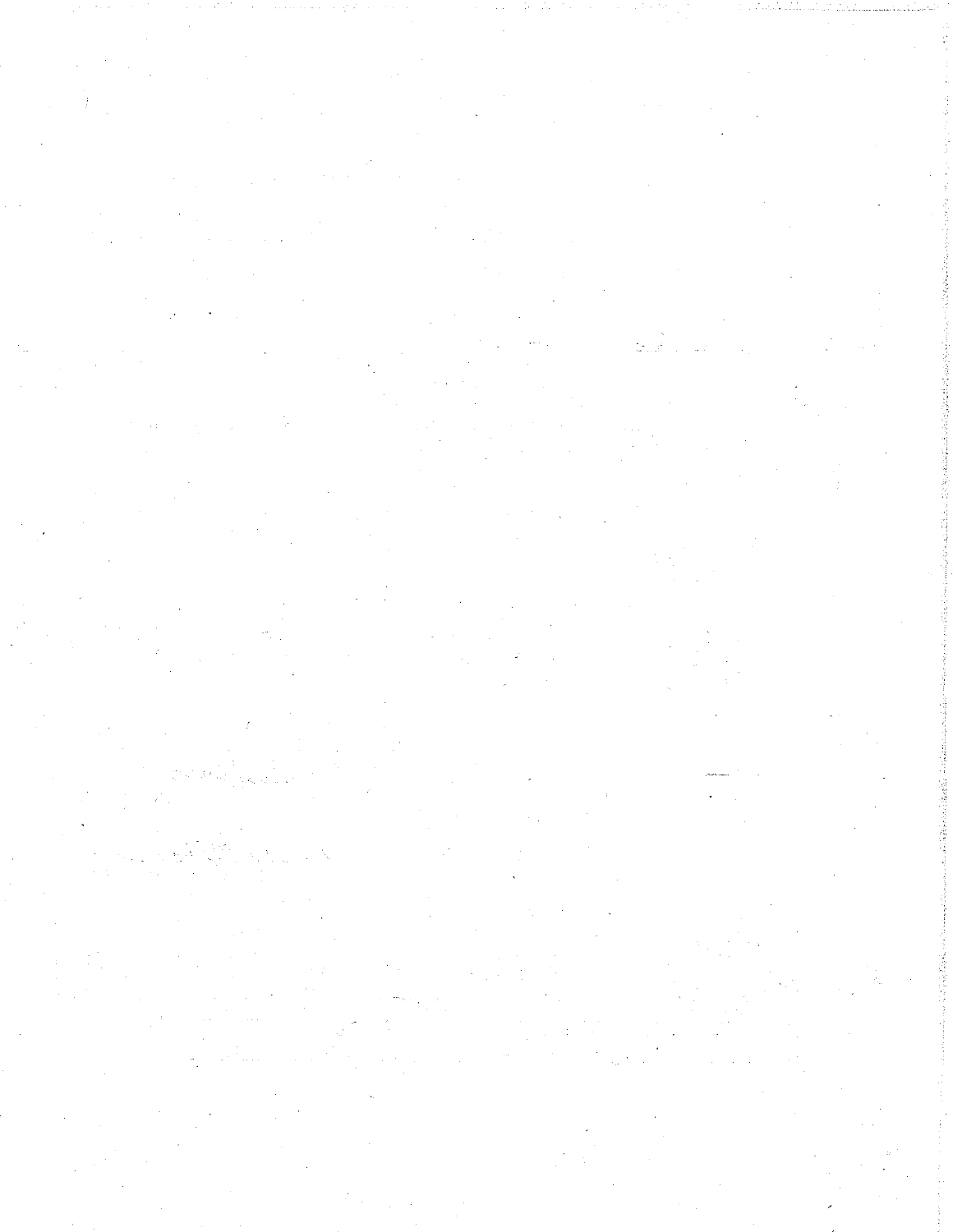*Item No.* **1**

## **THE CORPORATION OF THE CITY OF WINDSOR OFFICE OF THE CITY ENGINEER- Engineering**



*MISSION STATEMENT:*

*"The City of Windsor, with the involvement of its citizens, will deliver effective and responsive municipal services, and will mobilize innovative community partnerships"*

| <b>LiveLink REPORT#: 16637 ST2013</b>      | <b>Report Date:</b><br><b>July 8, 2013</b><br>PW#3614-07/08/13:eb |
|--------------------------------------------|-------------------------------------------------------------------|
| Author's. Name: JeffHagau                  | Date to Standing Committee:<br>Jul 24,2013                        |
| Author's Phone: 519 255-6247" ext. 6003    | Classification $#$ :                                              |
| Author's E-mail: jhagan@city.windsor.on.ca |                                                                   |

#### To: **Environment, Transportation** & **Public Safety Standing Committee**

Subject: **Bartlet Drive and Bellagio Drive Traffic Calming Pilot Projects** - **Follow-up Report**

### **1. RECOMMENDATION: City W ide: Ward(s): 2,** 7

That the report *"Bartlet Drive and Bellagio Drive Traffic Calming Pilot Projects* - *Followup Report"* **BE RECEIVED** for information.

## **EXECUTIVE SUMMARY:**

*NIA*

## **2. BACKGROUND:**

This report addresses speed cushion installations in two neighborhoods that were implementedas pilot projects:

- Bartlet Drive between Neal and Casgrain (2 installations)
- Bellagio Drive north of Beverly Glen Street

#### **Bartlet Drive**

On July 9, 2012, Council passed motion M287-2012, directing Administration as follows:

*M2872012 WHEREAS Council. by !vlo!ion lvfl662012. Aulhorized the reduction of speed on residential streets in the Roseland Area; and*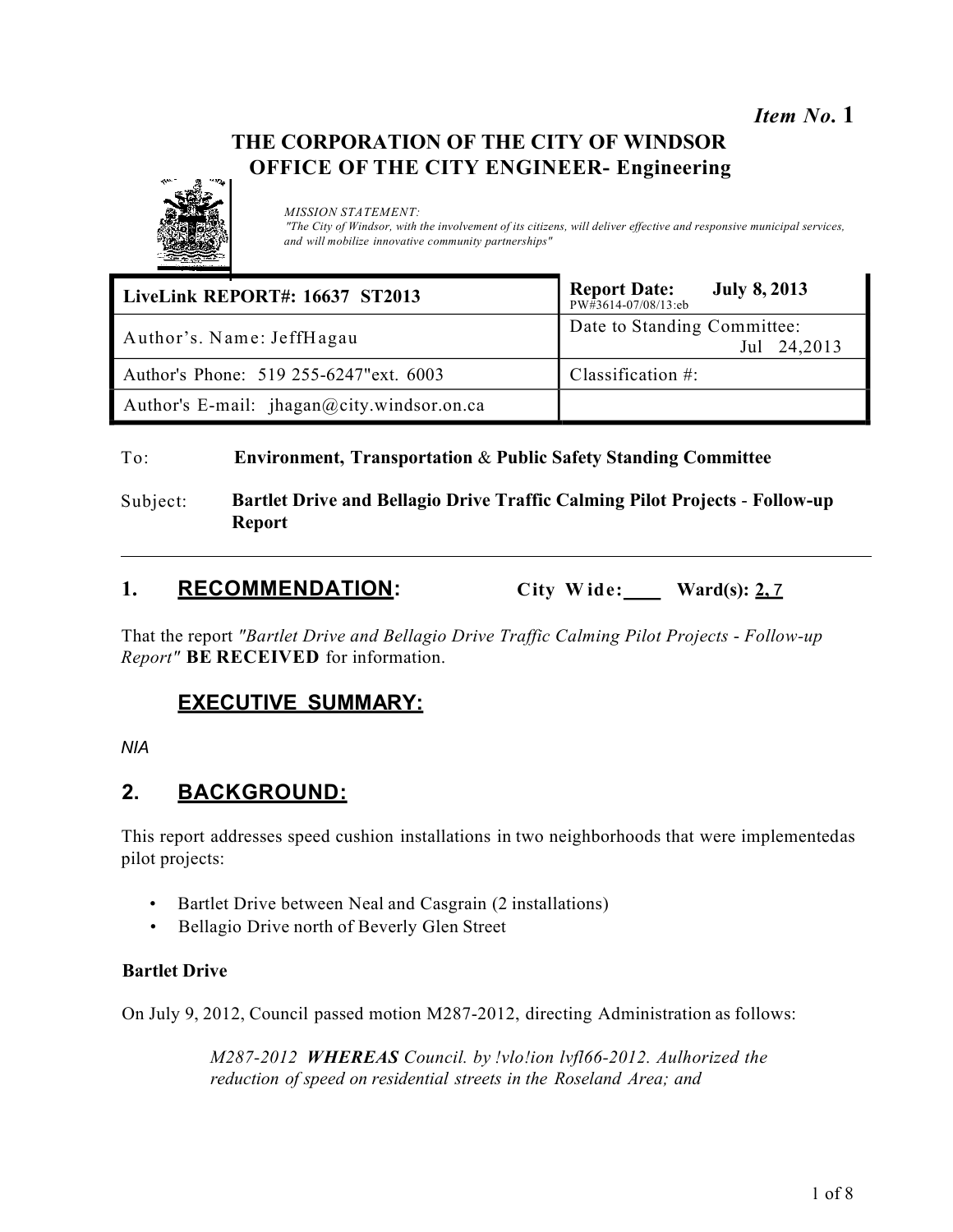*WHEREAS Administration was directed by the same Motion to amend the Traffic Calming Policy to allow for speed cushions based on a successful City of London pilot project; and*

*WHEREAS it would be prudent for the City of Windsor to undertake their own pilot project before formally amending the Traffic Calming Policy;*

*THEREFORE, BE IT RESOLVED that Administration proceed with the purchase and installation of speed cushions far two (2) locations on Bartlett Drive for such a pilot project; and*

*THAT Administration BE DIRECTED to monitor the impact of these devices on emergency services and any operational issues (i.e. winter control activities) and that Administration REPORT BACK on the effectiveness of this particular traffic calming device.*

Following this motion, speed cushions were installed on Bartlet Drive as directed. This report is provided to report back as direct and intended to provide Council with information on experiences with the speed cushions and their effectiveness.

Previous to M287-2012, speed limits in the Roseland neighborhood (including Bartlet Drive) were reduced from 50 km/h to 40 km/h by Council motion Ml66-2012, passed on March 19, 2012. Following M166-2012, 40 km/h speed limit signage was posted in the affected area.

#### **Bellagio Drive**

On June 27, 2012, in response to Report# 15901, *Ml22201l Bellagio Street Closure Petition,* the Environment and Transportation Standing Committee issued Report #73, containing the following recommendations:

> *THAT the report of the City Engineer dated June 14, 2012 entitled "Ml 222011* - *Bellagio Street Closure Petition" BE RECEIVED for reformation; and farther*

> *THAT Administration BE DIRECTED to proceed with the purchase and installation of speed cushions on Bellagio Street, and that Administration provide details as to the cost and where the speed cushions will be installed on the street.*

On August 7, 2012, Council passed motion M353-2012 adopting the recommendations of the Environment and Transportation Standing Committee with regard to traffic calming on Bellagio Drive:

> *M353-2012 That Report No. 73 of the Environment. And Transportation Standing Committee of its meeting held June 27, 2012 regarding Ml 222011* - *Bellagio Street Closure Petition BE ADOPTED as presented.*

Speed cushions were installed on Bellagio Drive north of Beverly Glen Street in October 2012.as directed.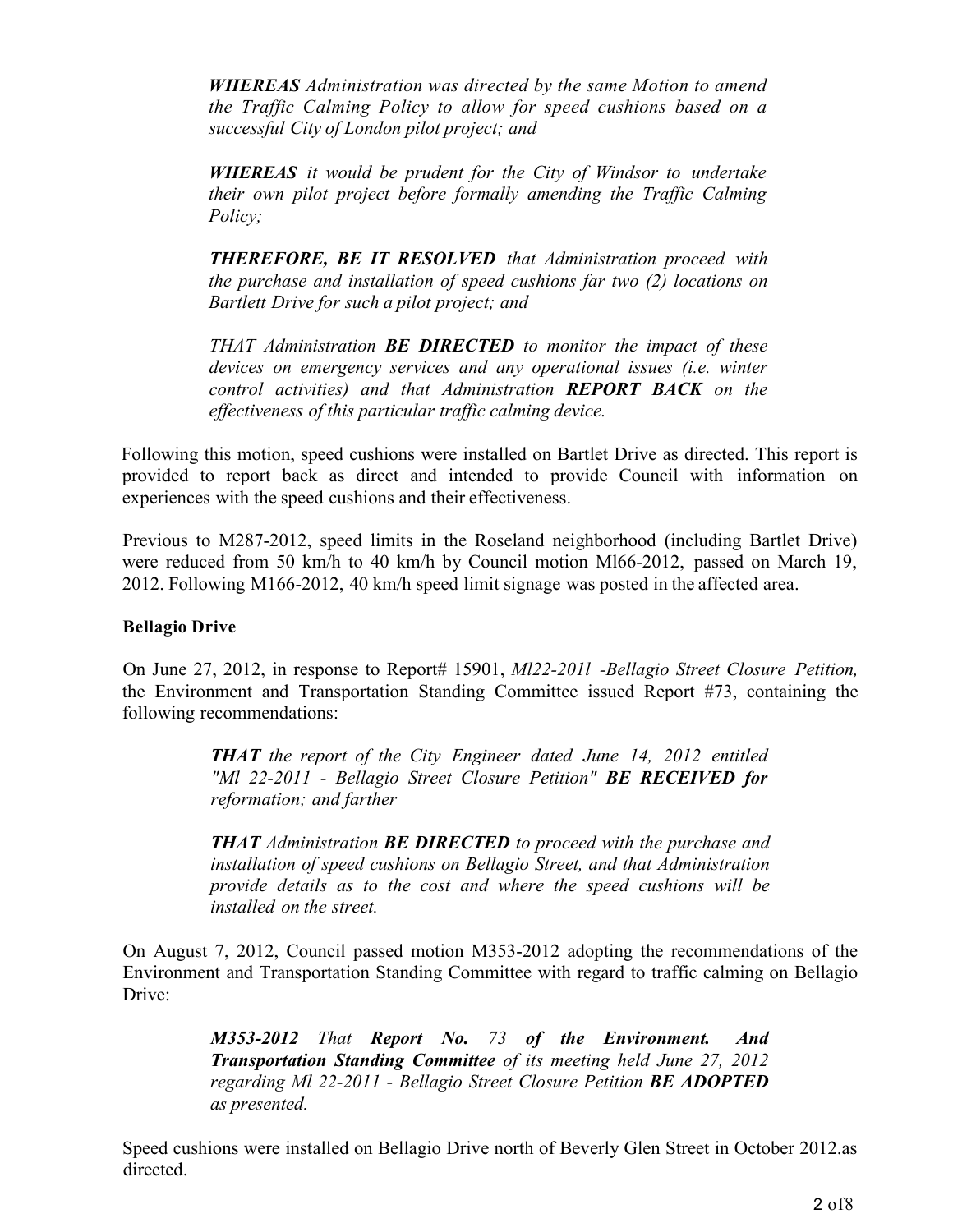## **3. DISCUSSION:**

As directed in the Council motion described above, the following factors were examined:

- Traffic calming effectiveness of the devices
- Impact of the devices on emergency services
- Impact of the devices on Operations

each of these is discussed **in** detail below.

Motor M287-2012 requested a report back to Council regarding Bartlet Drive specifically. Because of the similarities in the issues involved, the scope of the discussion for this report has been expanded to collectively review the pilot use of speed cushions.

#### **Traffic Calming Effectiveness** - **Bartlet Drive**

Speeds and volumes on Bartlet Drive and on other neighborhood streets were collected by automatic traffic recorder (tube count) before and after the installation of the speed cushions. "Before" speeds and volumes were collected at several points over 2010 and 201I. "After" speeds and volumes were collected in October, 2012.

The 2012 traffic data was not affected by the nearby temporary closure of Cousineau Road at Highway 3; all traffic data was collected prior to Cousineau Road being closed in November 2012.

Traffic data collection in 2012 was hampered by the theft of the automatic traffic recorder on Bartlet Drive. In order to ensure that the theft would not be repeated, a staff member was assigned to be present (at a sufficient distance as not to impact results) while the data was collected with a replacement unit. Because of this, traffic data on Bartlet Drive for 2012 is only available from 8:00 am to 4:00 pm instead of a full 24 hours, as is normal practice. In order to properly identify the net effect of the speed cushions on traffic speeds and volumes, the 2012 traffic count data was compared against speeds and volumes from 8:00 am 1o 4:00 pm in the 2010 traffic count.

The speeds and traffic volumes on Bartlet Drive before and after the installation of the speed cushions are summarized below.

|                                                                          | <b>External Strategy</b> |      | <b>WekifaAverage</b><br>Attli- Change |                                                                                                                                                                                                                                                                                                                                                                                                            |
|--------------------------------------------------------------------------|--------------------------|------|---------------------------------------|------------------------------------------------------------------------------------------------------------------------------------------------------------------------------------------------------------------------------------------------------------------------------------------------------------------------------------------------------------------------------------------------------------|
| <b>leasure</b>                                                           |                          |      |                                       | $= \begin{bmatrix} -\frac{1}{2} & \frac{1}{2} & \frac{1}{2} & \frac{1}{2} & \frac{1}{2} & \frac{1}{2} & \frac{1}{2} & \frac{1}{2} & \frac{1}{2} & \frac{1}{2} \\ \frac{1}{2} & \frac{1}{2} & \frac{1}{2} & \frac{1}{2} & \frac{1}{2} & \frac{1}{2} & \frac{1}{2} & \frac{1}{2} & \frac{1}{2} \\ \frac{1}{2} & \frac{1}{2} & \frac{1}{2} & \frac{1}{2} & \frac{1}{2} & \frac{1}{2} & \frac{1}{2} & \frac{1$ |
| peed Limit (km/h)                                                        | 50                       | 40   |                                       |                                                                                                                                                                                                                                                                                                                                                                                                            |
| peed – Mean (km/h)                                                       | 50.3                     | 39.6 | $-10.7$                               | $-21\%$                                                                                                                                                                                                                                                                                                                                                                                                    |
| need - 85th Percentile (km/h)<br>S eed - 85th Percentile (km/h)          | 58.0                     | 49.7 | $-8.3$                                | $-14%$                                                                                                                                                                                                                                                                                                                                                                                                     |
| Volume - Total<br>/olume ->10 km/h Over Speed Limit                      | 814                      | 792  | $-22$                                 | $-3\%$                                                                                                                                                                                                                                                                                                                                                                                                     |
|                                                                          | 90                       | 104  | $+14$                                 | $+16%$                                                                                                                                                                                                                                                                                                                                                                                                     |
| $\%$ > 10 km/h Over Speed Limit<br>$\mathbf{u}$ . The state $\mathbf{v}$ | 11%                      | 13%  | $+2\%$                                | $+19%$                                                                                                                                                                                                                                                                                                                                                                                                     |

*Note: all data in this table is for the period ftom 8:00 am to 4:00 pm.*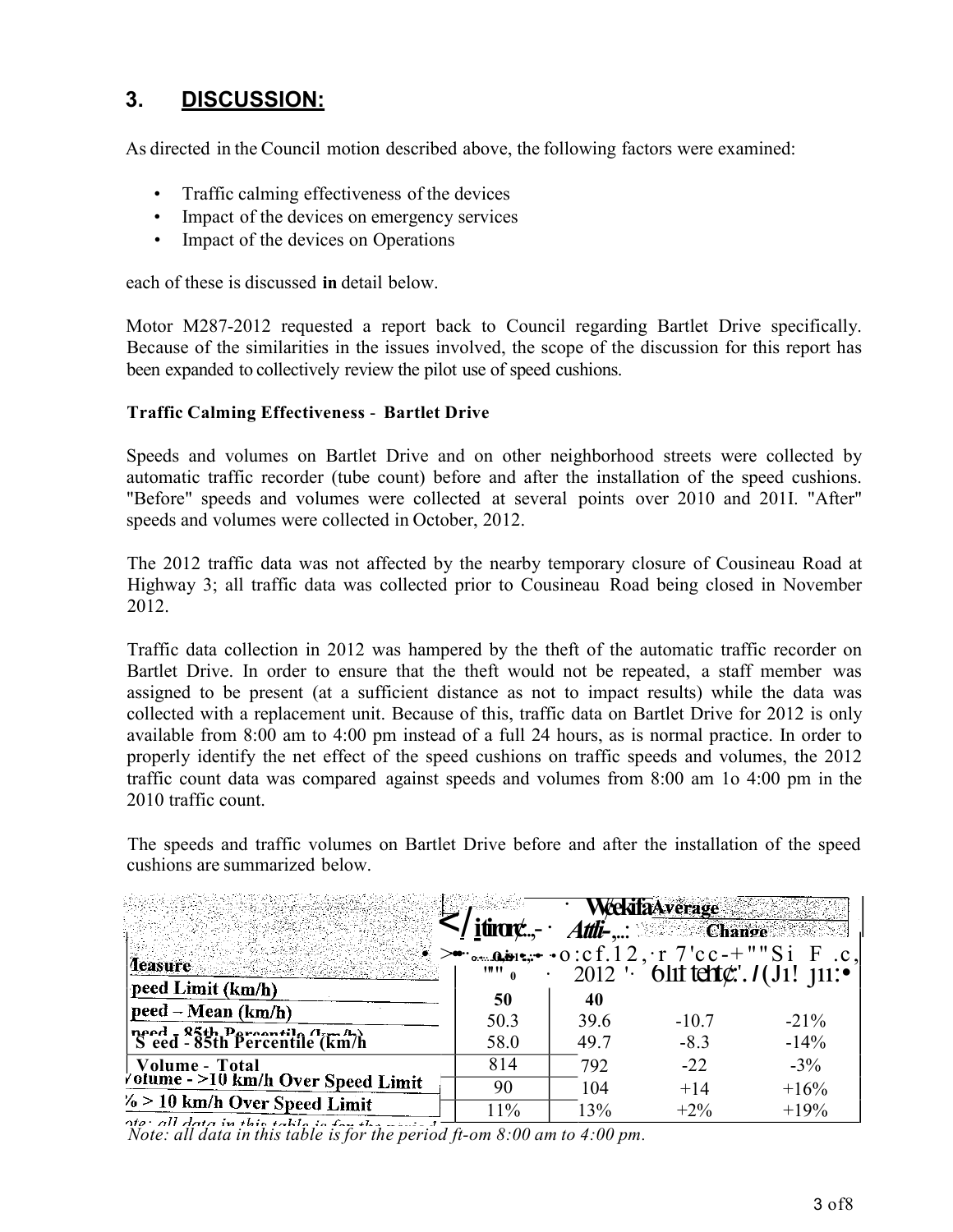Traffic volumes decreased by 3% (22 vehicles) from before the installation of the speed cushions, to after. These results indicate that **the speed cushions did not have a significant effect on Bartlet Drive traffic volumes.** This is in keeping with the guidelines given in the Institute of Transportation Engineers' *Canadian Guide to Neighborhood Traffic Calming,* which states that speed humps/cushions can cause a "minor" reduction in traffic volumes,

As noted in the table above, the mean vehicle speed on Bartlet Drive decreased by 21% (10.7  $km/h$ ) and the 85<sup>th</sup> percentile speed (i.e. the speed below which 85% of vehicles travel) decreased by 14% (8.3 km/h) from before the installation of the speed cushions to after. Despite these reductions in vehicle speeds, with the lowering of the speed limit from 50 km/h to 40 km/h, the number of vehicles exceeding the posted speed limit by 10 km/h or more increased by 16%.

In order to isolate the effect of the speed cushions from other factors affecting traffic volumes and speeds such as lowered speed limits in the Roseland area and enforcement activity, the traffic-calmed section was compared against other neighborhood road sections. Traffic speeds before and after the installation of the speed cushions are summarized in the table below.

|                                                             |                                         |                 |             | Speed (km/h)                  |         |                         |
|-------------------------------------------------------------|-----------------------------------------|-----------------|-------------|-------------------------------|---------|-------------------------|
|                                                             | Before<br>After:<br>Change              |                 |             |                               |         |                         |
|                                                             |                                         |                 |             |                               |         |                         |
|                                                             |                                         | 85th Percentile |             | Percent                       |         | $3510$ below $\epsilon$ |
|                                                             | <b>Mean</b>                             |                 |             |                               |         |                         |
|                                                             |                                         |                 | <b>Mean</b> |                               | in<br>2 |                         |
|                                                             |                                         |                 |             |                               |         |                         |
| Location                                                    |                                         |                 |             | ś                             |         |                         |
| Roseland east of Mansfield                                  | 48.1                                    | 54.6            | 34.6        | 48.9                          | $-13.5$ | $-5.7$                  |
| Kennedy between Darcey and McRae                            | 50.4                                    | 59.6            | 43.9        | 55.2                          | $-6.5$  | $-4.4$                  |
| Roseland between Kenned and McRae                           | 51                                      | 59.5            | 47.6        | 57.1                          | $-3.4$  | $-2.4$                  |
|                                                             |                                         |                 |             | /olume-Weighted Average       | $-9.1$  | $-4.7$                  |
|                                                             | <b>Bartlet Drive East of Sutherland</b> |                 |             |                               | $-10.7$ | $-8.3$                  |
| <b>Difference - Bartlet Drive vs. Neighbourhood Streets</b> |                                         |                 |             |                               |         |                         |
|                                                             |                                         |                 |             | <b>Without S eed Cushions</b> | $=1.6$  | $-3.7$                  |

As shown in the table above, while speeds reduced in the study area overall from October 2010 to October 2012, speeds on Bartlet Drive in the vicinity of the speed cushions decreased somewhat more than average: Bartlet Drive experienced a reduction in average speed of 1.6 km/h and 85<sup>th</sup> percentile speed of 3.7 km/h over and above the average speed reduction observed on other neighborhood streets where speed cushions were not installed. These results suggest that **the speed cushions were slightly effective at reducing vehicle speeds on Bartlet Drive.** This is generally not in keeping with the guidelines given in the Institute of Transportation Engineers' *Canadian Guide to Neighborhood Traffic Calming,* which states that speed humps/cushions can cause a "substantial" reduction in vehicle speeds.

#### **Traffic Calming Effectiveness** - **Bellagio Drive**

Speeds and volumes on Bellagio Drive between Beverly Glen Street and Wyandotte Street were collected by automatic traffic recorder (tube count) before and after the installation of the speed cushions. In both cases, the count was taken in the vicinity of #950 Bellagio Drive, approximately 190 m north of the speed cushion installation. "Before" speeds and volumes were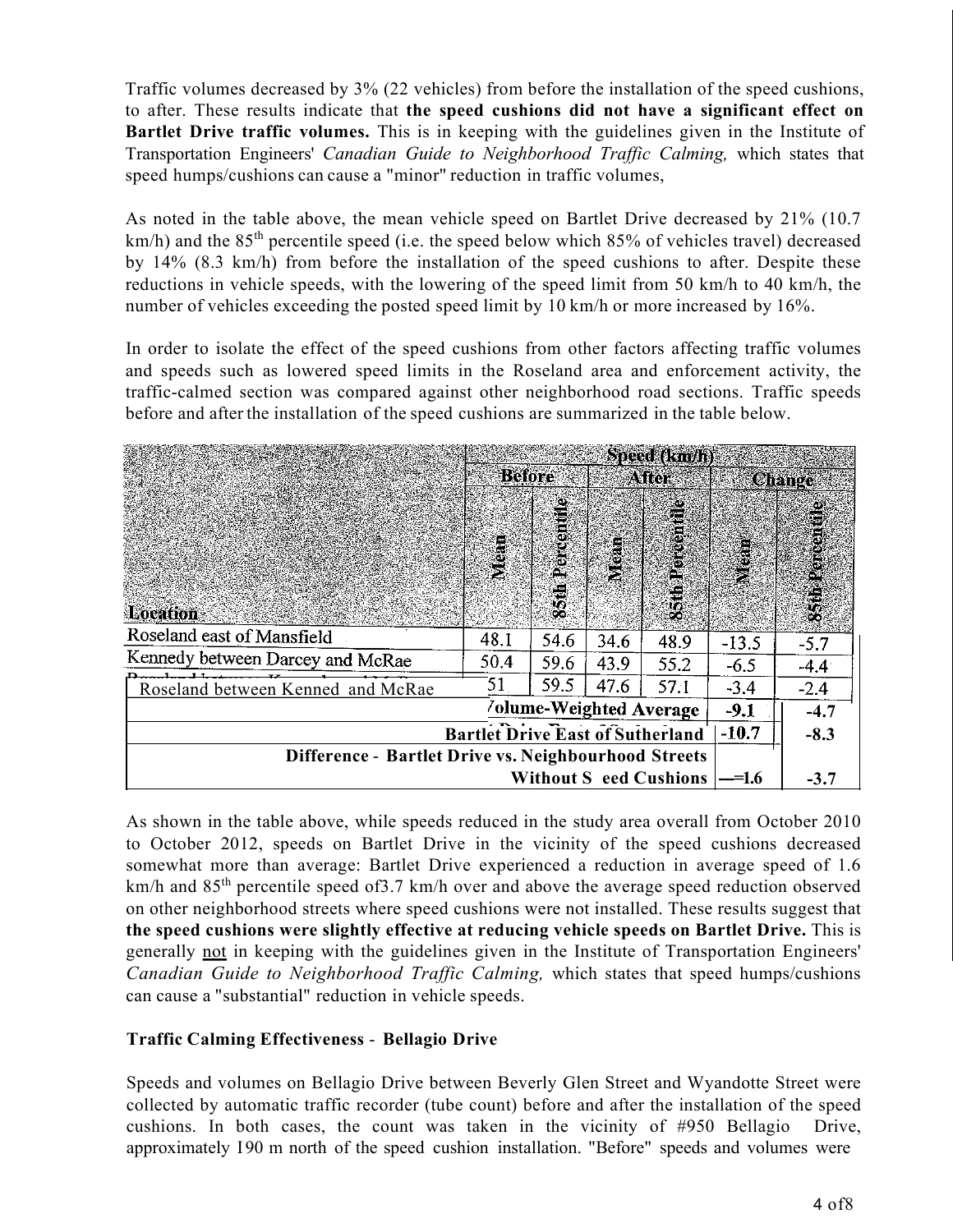Collected in April 2012, and "After" speeds and volumes were collected in March 2013. The results of the speed and volume surveys are summarized **in** the table below.

|                                                                                  |                        |           | <b>Weekday Average</b> |                  |
|----------------------------------------------------------------------------------|------------------------|-----------|------------------------|------------------|
|                                                                                  | <b>Before</b>          | AY (Green |                        | Change           |
|                                                                                  | <b>April</b>           | March     |                        |                  |
| <b>Measure</b>                                                                   | 2012                   | 2013.     | <b>Difference</b>      | <b>Percent</b>   |
| Speed Limit (km/h)                                                               | 50                     | 50        |                        |                  |
| $M$ aan $H_{\text{max}}$ $H_{\text{max}}$<br><b>S</b> nood                       | $\overline{1}$<br>41.8 |           | $-0.3$                 | $-! \frac{9}{6}$ |
| Speed - 85th Percentile $(l_{\text{km}}/l_{\text{h}})$                           | 54.1                   |           | $+0.1$                 | 0%               |
| Volume - Raily Average                                                           |                        |           |                        |                  |
|                                                                                  | 1004                   |           | $-114$                 | $-11\%$          |
| Volume – >ff) km/h Qyer<br>Volume - >f0 km/h Qyer Speed Limit<br>(Daily Average) | 48                     |           | $-13$                  | $-28%$           |
| $% > 10$ km/h Over Speed Limit                                                   | 5ξο∕                   | 4%        | $-1.066$               | $-188%$          |
|                                                                                  |                        |           |                        |                  |

On average, the daily traffic volume reduced by 11% (114 vehicles per day) from before the speed cushions were installed to after. This suggests that **the speed cushions were moderately effective at reducing vehicle volumes on Bellagio Drive.**

While the number of "aggressive" speeders (i.e. drivers exceeding the speed limit by more than IO km/h) decreased by 28% (13 vehicles per day), the overall average speed and  $85<sup>th</sup>$  percentile speed showed only negligible change with the installation of the speed cushions. This suggests that **the Bellagio Drive speed cushions were moderately effective at reducing aggressive speeding but did not have a significant effect on vehicle speeds overall.**

#### **Emergency Services Experience**

Windsor Police Service, Windsor Fire & Rescue Services, and Essex-Windsor EMS were contacted for feedback on their experience with the speed cushions on Bartlet Drive and Bellagio Drive. Their responses are summarized below:

| $W_{in}$ degr Delias $\Omega_{out}$ | <u>and the contract of the contract of the contract of the contract of the contract of the contract of the contract of the contract of the contract of the contract of the contract of the contract of the contract of the contr</u> |
|-------------------------------------|--------------------------------------------------------------------------------------------------------------------------------------------------------------------------------------------------------------------------------------|
| <b>Windsor Police Service</b>       | No issues with the speed cushions.                                                                                                                                                                                                   |
| Windsor Fire & Rescue Services      | WFRS apparatus is not able to straddle the speed cushions                                                                                                                                                                            |
|                                     | as intended. WFRS reports that their safe speed to traverse                                                                                                                                                                          |
|                                     | the speed cushions is lower than for speed humps.                                                                                                                                                                                    |
| Essex-Windsor EMS                   | EWEMS ambulances are not wide enough to straddle the                                                                                                                                                                                 |
|                                     | speed cushion as intended. Ambulances have to slow down                                                                                                                                                                              |
|                                     | significantly for the cushions.                                                                                                                                                                                                      |

**MARTHEAUDTE AND SEARCH AND STATES AND STATES AND STATES AND STATES AND STATES AND STATES AND STATES AND STATES** 

After receiving this initial feedback, Administration followed up with Windsor Fire & Rescue Services and Essex-Windsor EMS to determine whether the speed cushion design could be altered so that it could be straddled by fire engines and ambulances but not passenger vehicles. Measurements were made of the clear width between the wheels for fire engines and ambulances, and the following conclusions were drawn:

• Fire engines: The dual-wheel rear axles on WFRS engines leave a clear width that is only slightly larger than a mid- to large-sized passenger vehicle such as an SUV or minivan. Any speed cushion design that could be straddled by a WFRS fire engine could also be straddled by passenger vehicles.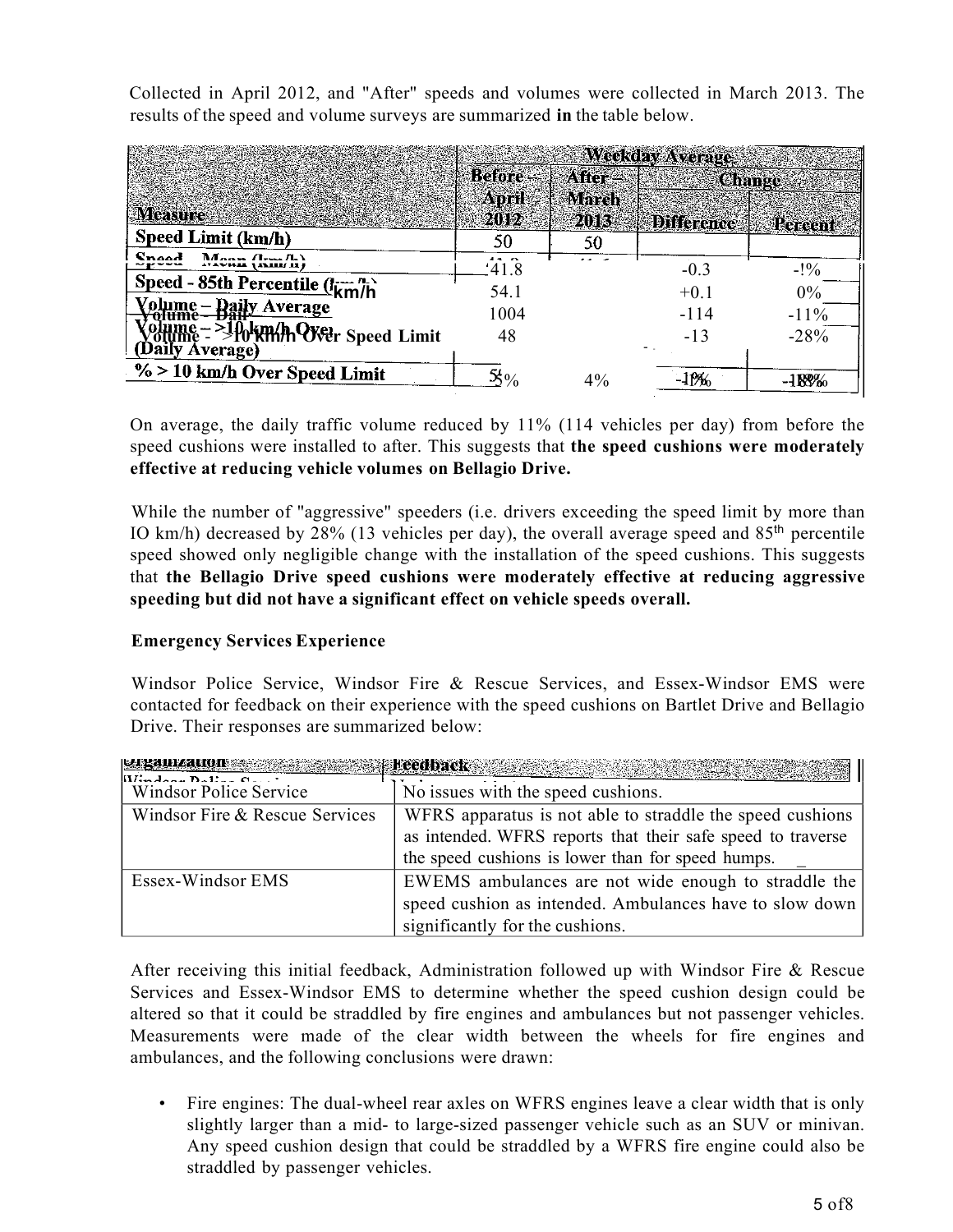• Ambulances: it appears that any speed cushion design that could be straddled by a EWEMS ambulance could also be straddled by mid- to large-sized passenger vehicles such as SUVs and minivans, thereby undermining the effectiveness of the speed cushions.

Speed cushions (as opposed to speed humps) are intended to provide a clear wheel path for large vehicles such as fire engines and transit buses, thereby allowing them to traverse the speed cushion without slowing down. However:

- . . vehicles to slow down *even more* than for speed cushions. The experience with the Bartlet Drive and Bellagio Drive pilot projects has shown that, for Windsor Fire & Rescue Services equipment, speed cushions require emergency
- The current City of Windsor traffic calming policy does not allow vertical deflection devices (including speed cushions and speed humps) on transit routes.

The experience of Windsor Fire & Rescue Services differs significantly from the experience reported from the City of London, where the fire department reported that speed cushions are significantly easier to traverse with fire apparatus than speed humps. This information from the City of London had informed the original decision to implement pilot speed cushion projects in Windsor. After receiving feedback from Windsor Fire & Rescue Services, Administration followed up with the City of London and confirmed that the speed cushions used in London are similar in dimension to those used in Windsor, and that the fire apparatus in the two cities is similar as well. Further investigation will be needed to determine the reason for the differing experiences in London and Windsor.

These findings will be provided to the consultant for the Traffic Calming Policy update.

#### **Operations Experience**

Operations staff were solicited for feedback about their experience with the speed cushions' effects on maintenance, waste pickup, and street sweeping, Their responses are summarized in the table below:

|                        | $\cdot$ , Mi¥l. ia ti bt;Q; $\cdot$ idN(; $1$ it $\ell$ {, $\lambda$ -z::-.::I_-;X_; '-;;;YtTY{Q: t $\cdot$ : $\ell$ ; :; ; $\gg$ ffY; $\%$                                                            |
|------------------------|--------------------------------------------------------------------------------------------------------------------------------------------------------------------------------------------------------|
| Maintenance            | Speed cushions interfered with winter maintenance operations.                                                                                                                                          |
| Waste Pickup           | No issues reported with speed cushions.                                                                                                                                                                |
| <b>Street Sweeping</b> | No issues reported with speed cushions, Street sweepers must<br>raise brooms for speed cushions, but no requests from residents<br>for hand sweeping at speed cushion locations have been<br>received, |

#### **Summary**

Overall, the experience of speed cushions on Bartlet Drive and Bellagio Drive is summarized as follows:

• They appeared to moderately reduce the number of aggressive speeders (i.e., drivers exceeding the speed limit by 10 km/h or more), but only had negligible to minor effects on the speeds of less aggressive speeders and passenger vehicles driving below the speed limit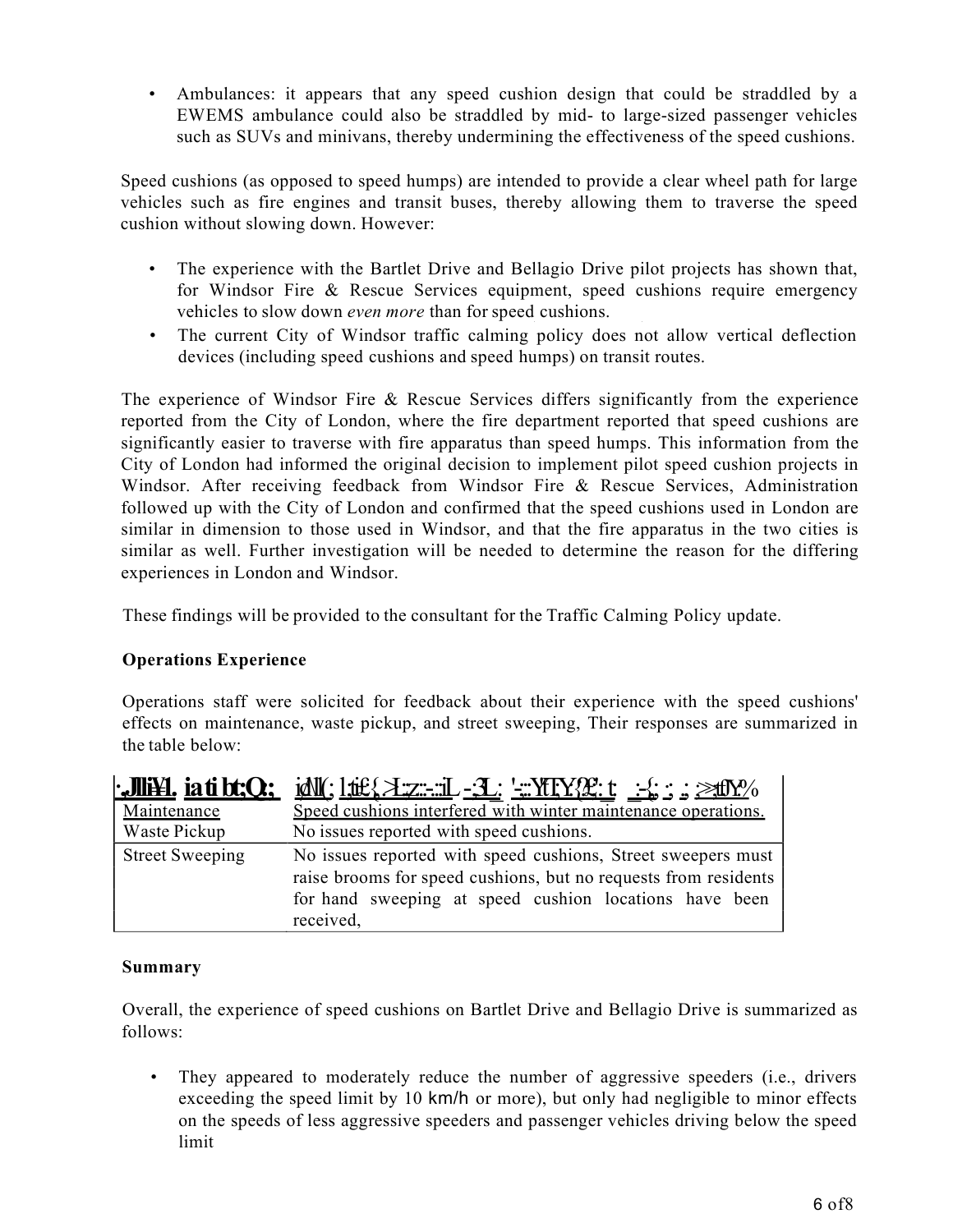- They appeared to cause a moderate volume reduction on Bellagio Drive (a street with several parallel alternate routes, including an arterial road), but did not appear to significantly affect volumes on Bartlet Drive (a street with limited alternate routes).
- They required fire engines and ambulances to slow significantly, but did not create issues for Windsor Police.
- They created winter maintenance issues by interfering with snow plowing.
- Opposition to the specific location selected for the speed cushions was expressed by fronting property owners in two of the three locations.

Administration will provide this information to the consultant performing the update to the traffic \_calming policy so that the updated policy reflects City of Windsor experience.

## **4. RISK ANALYSIS:**

Since the Bartlet Drive speed cushion installation was intended as a pilot project, this analysis focused on the risks associated with speed cushions generally.

Speed cushions have several potential risks associated with them:

- Speed cushions may increase emergency services response times;
- Speed cushions may cause damage to vehicles, particularly if warning signs are damaged, removed, or improperly placed;
- If left installed over winter, speed cushions may cause interference with snow plowing operations, resulting in damage to plows or to the cushions themselves. This represents a financial risk to the City in terms of repair and replacement cost as well as maintenance of snow clearing equipment; ·
- Speed cushions, like other traffic calming measures; may shift traffic problems onto other nearby streets if not part of a comprehensive "area-wide" traffic calming strategy.

Traffic calming in general, including speed cushions as one measure, are intended to address risks to pedestrian comfort and resident enjoyment by restoring neighborhood streets to their Intended function in cases where traffic characteristics, particularly speeds and/or volumes, are inappropriate for the functional classification of the street. The effectiveness*-of* traffic calming measures at mitigating these risks and achieving their intended purpose depends greatly on them Only being installed when warranted, and on the appropriate traffic calming measures being chosen to address the specific characteristics of the streets, neighborhood, and traffic problems experienced. Inappropriate or unwarranted traffic calming measures may be ineffective at their intended purpose and in some cases can actually increase risk.

## **5. FINANCIAL MATTERS:**

*NIA*

## **6. CONSULTATIONS: ·**

Operations (Maintenance) - Peter Matheson Operations (Solid Waste)-Anne Marie Albidone, David Girard, and Colleen Labutte Windsor Police Services - Barry Horrobin and Staff Sgt. John Richards Windsor Fire & Rescue Services - David Hart Essex-Windsor EMS - Dean Wilkinson City of London Transportation Division - Mark Ridley